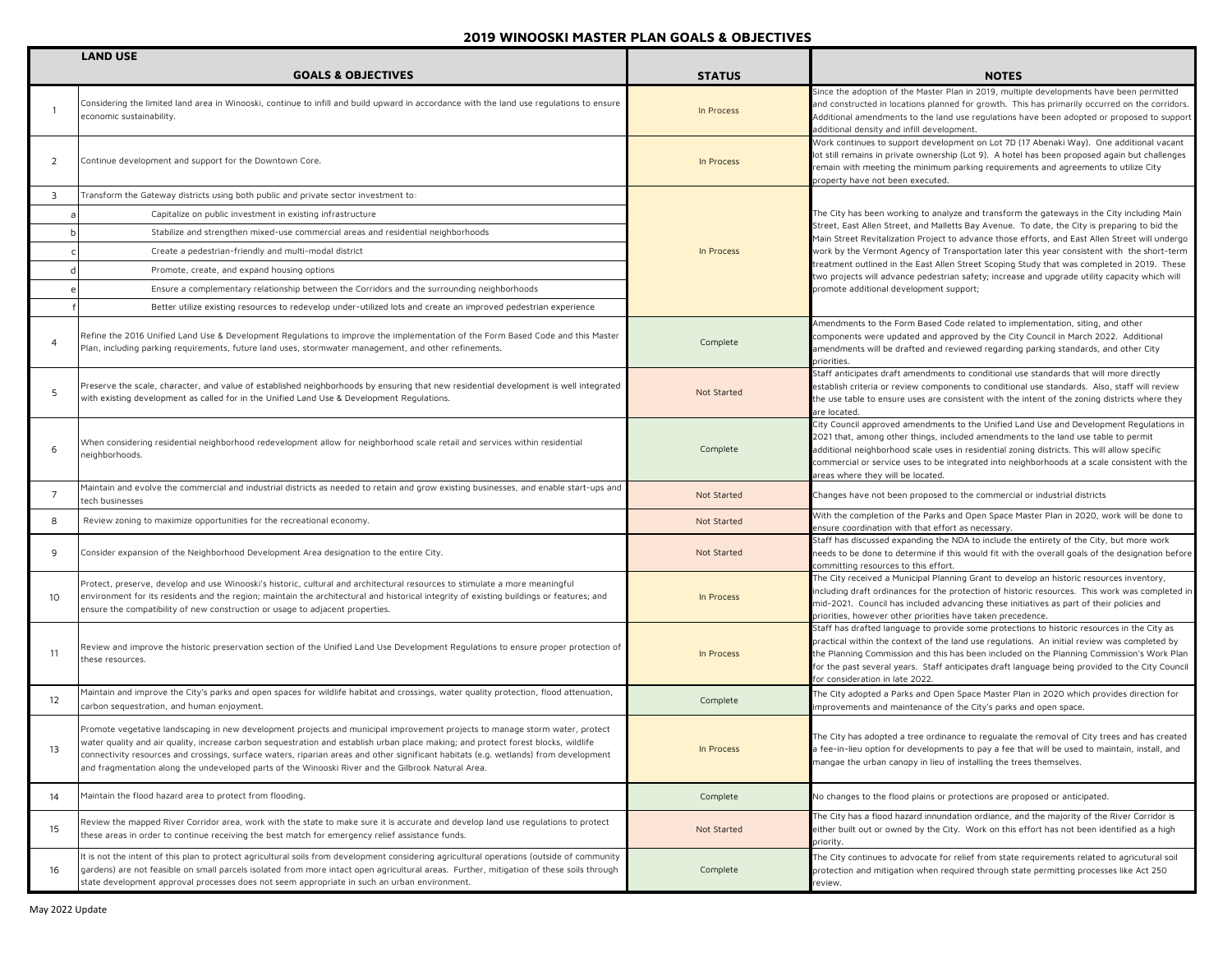|                          | <b>ECONOMIC VITALITY</b>                                                                                                                                                                                                                                                                                                                                      |               |                                                                                                                                                                                                                                                                                                                                                                                                                                                                                                                                                 |
|--------------------------|---------------------------------------------------------------------------------------------------------------------------------------------------------------------------------------------------------------------------------------------------------------------------------------------------------------------------------------------------------------|---------------|-------------------------------------------------------------------------------------------------------------------------------------------------------------------------------------------------------------------------------------------------------------------------------------------------------------------------------------------------------------------------------------------------------------------------------------------------------------------------------------------------------------------------------------------------|
|                          | <b>GOALS &amp; OBJECTIVES</b>                                                                                                                                                                                                                                                                                                                                 | <b>STATUS</b> | <b>NOTES</b>                                                                                                                                                                                                                                                                                                                                                                                                                                                                                                                                    |
|                          | Referential Documents : Economic Development Plan for the City of Winooski by Camoin Associates                                                                                                                                                                                                                                                               |               |                                                                                                                                                                                                                                                                                                                                                                                                                                                                                                                                                 |
|                          | Foster business development, retention and expansion by building on regional assets, local resources, and existing business<br>environment dynamics through promotion of available resources and financing opportunities, advancing networking opportunities and<br>commitment of local resources.                                                            | In Process    | The City continues to support businesses and identify ways to expand opportunities. While the<br>COVID-19 Pandemic impacted many businesses, the City was able to pivot and continue to<br>provide support and offer ways for businesses to continue operations. This included allowing<br>outdoor use space, adding additional courtesy parking spaces, limiting parking enforcement,<br>and offering financial support as available.                                                                                                          |
| 2                        | Diversify and enhance services available to existing residents and the business community to address the needs identified in the<br>Economic Development Plan and pursue additional planning initiatives as resources allow.                                                                                                                                  | In Process    | Staff continues to identify ways to support the business community directly, or through other<br>organizations such as Downtown Winooski. A small business loan program was established,<br>and other efforts have been developed to help businesses maintain operations through the<br>COVID-19 Pandemic. Additionally, recent staff changes may provide additional opportunities<br>to implement additional measures of the Economic Development Plan.                                                                                        |
| $\overline{\mathcal{A}}$ | Maintain, manage, and reinvigorate the city's built and natural environment through implementation of high priority multi-modal<br>projects, coordination of utility upgrades with private investment on the Gateways (such as utility and streetscape improvements on<br>Main Street), and work to utilize the recreation potential of publicly owned lands. | In Process    | The City continues to advance the Main Street Revitalization Plan which will create enhanced<br>streetscapes, add multimodal transportation options, and underground utilities. Additionally,<br>the City completed a full upgrade to the water lines along Hickok Street, including new<br>sidewalks along the entire length of the street, which filled gaps in the network. The City is<br>also actively working to implement the Parks and Open Space Master Plan that was approved<br>in 2020 through trail mapping and park improvements. |
|                          | Support initiatives that enhance residents' quality of life, including aspects of housing, health, accessibility and community spirit. See<br>the Housing and Community chapters for more detail.                                                                                                                                                             | In Process    | The City continues to work through the building code office to complete annual inspections of<br>residential uses to ensure safe housing is available for the community. This occurs through<br>annual inspections that ensure all units in the City are inspected at least once in a four year<br>period.                                                                                                                                                                                                                                      |
| -5                       | Target economic development resources towards high-priority industries that demonstrate regional and local employment<br>opportunities such as tech-based companies, specialized manufacturing or entertainment and hospitality offerings.                                                                                                                    | In Process    | The City is actively working through public and private partnerships to develop vacant<br>properties in the Downtown Core. This would include hotel development, and the potential for<br>office space to support business growth.                                                                                                                                                                                                                                                                                                              |
| 6                        | Utilize Opportunity Zone designation to attract and support start-ups, tech industry and commercial and real estate investment.                                                                                                                                                                                                                               | In Process    | Following the establishment of the Opportunity Zones, staff began to identify ways to utilize<br>this designation in support of business recruitment and real estate development. This was<br>initially sought for potential development in the City, but with the deadline for the program<br>set to end in 2026, the benefits for participating are reduced and therefore may not be useful<br>for investments at this time.                                                                                                                  |
| $\overline{7}$           | Determine city's budgetary needs based on additional revenue that may be realized by the end of TIF period in 2025 and identify<br>programs that may be supported by this additional revenue.                                                                                                                                                                 | In Process    | The City is working to solicit input from the community on ways to not only utilize funds from<br>the TIF, but also funds through the American Rescue Plan Act (ARPA) that have been made<br>available in the wake of the COVID-19 Pandemic. The City has also establish an Finance<br>Commission to review and provide policy guidance on how the City can best utilize available<br>funds.                                                                                                                                                    |
| 8                        | Establish and implement a wayfinding plan to encourage those driving through to stay and visit the City's restaurants, bars, parks and<br>cultural offerings.                                                                                                                                                                                                 | In Process    | While the wayfinding plan has been completed, the implementation is still in process. The<br>first phase of implementation will include signage for the Downtown, including wayfinding to<br>parking facilities. Signs are being fabricated and locations around the City have been<br>identified for installation.                                                                                                                                                                                                                             |
| q                        | Pursue an Arts/Cultural District as described in the Economic Development Plan.                                                                                                                                                                                                                                                                               | Not Started   | Changes in Council priorities have delayed the start of this action. A new timeframe will be<br>established by City Council during their annual policy and priority setting retreat.                                                                                                                                                                                                                                                                                                                                                            |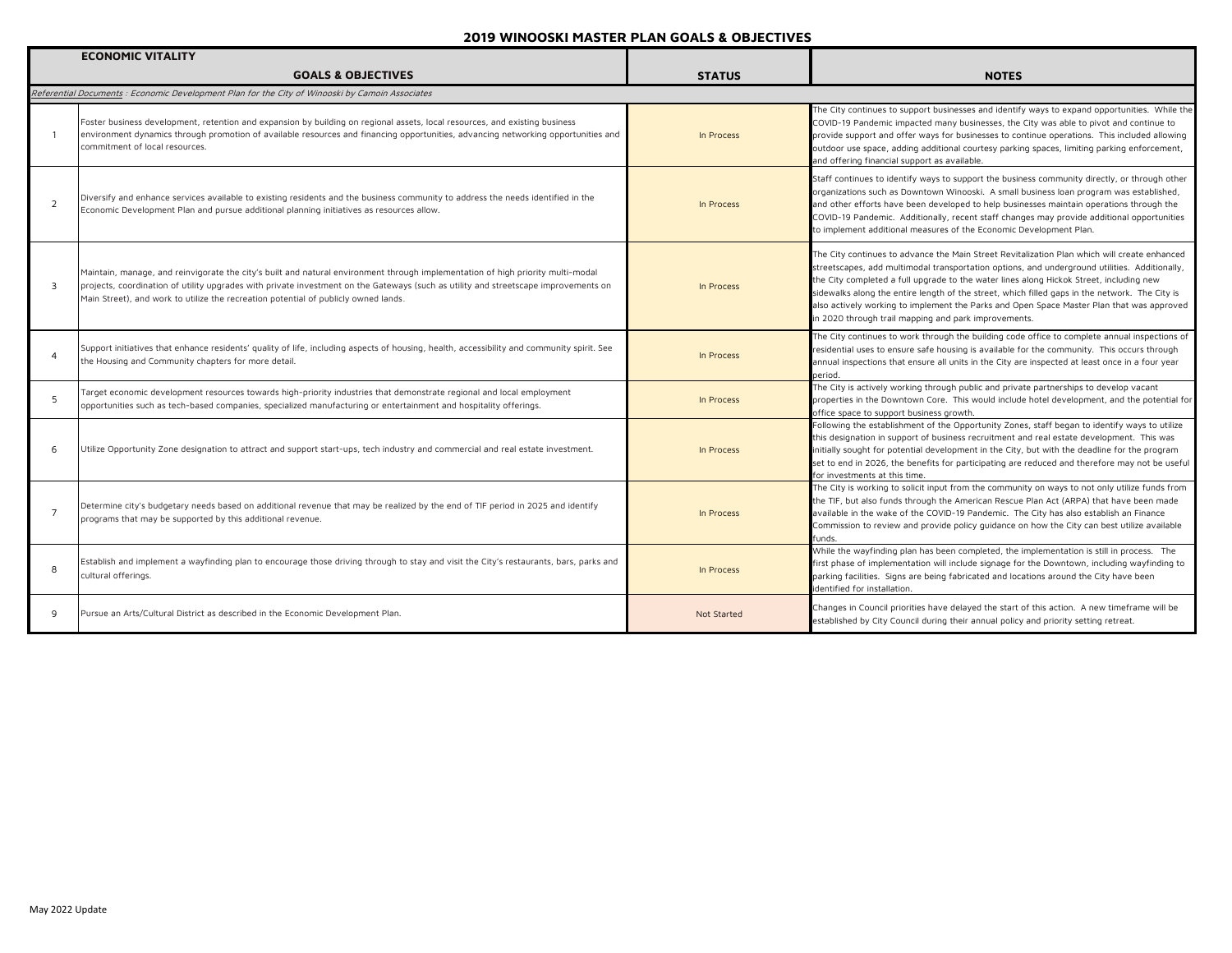|                 | <b>MUNICIPAL INFRASTRUCTURE</b>                                                                                                                                                                                                                                                     |               |                                                                                                                                                                                                                                                                                                                                                                                                                                                                                                  |
|-----------------|-------------------------------------------------------------------------------------------------------------------------------------------------------------------------------------------------------------------------------------------------------------------------------------|---------------|--------------------------------------------------------------------------------------------------------------------------------------------------------------------------------------------------------------------------------------------------------------------------------------------------------------------------------------------------------------------------------------------------------------------------------------------------------------------------------------------------|
|                 | <b>GOALS &amp; OBJECTIVES</b>                                                                                                                                                                                                                                                       | <b>STATUS</b> | <b>NOTES</b>                                                                                                                                                                                                                                                                                                                                                                                                                                                                                     |
|                 | Referential Documents : Winooski Transportation Master Plan by VHB; Downtown Parking Plan by Desman Design Management; All-Hazards Mitigation Plan; Winooski Main Street Revitalization Project by VHB; Enhanced Energy Supple                                                      |               |                                                                                                                                                                                                                                                                                                                                                                                                                                                                                                  |
| $\overline{1}$  | Utilize technology/data collection to better manage city infrastructure, preserve and maintain the existing city infrastructure system,<br>and utilize technology/data collection to inform this work.                                                                              | Complete      | The City has acquired new technology, including ArcGIS, which allows more accurate and<br>direct management of the City's assets. The City has also installed GPS units on specific<br>vehicles such as plow trucks to ensure all roads are being maintained. This will also allow the<br>City to evaluate and make improvements on specific routes to improve productivity and<br>efficiency.                                                                                                   |
| 2               | Increase opportunities for stormwater treatment through low impact development (e.g. reduce impervious surfaces and stormwater<br>disconnection) and green stormwater infrastructure (e.g. planter boxes, rain gardens and green roofs) practices.                                  | In Process    | The City continues to work with the development community to identify opportunities for<br>stormwater controls to be incorporated on-site, such as underground attenuation chambers,<br>rain gardens, or other landscape treatments to address stormwater as appropriate.                                                                                                                                                                                                                        |
| 3               | Provide reliable and safe services, clean water, treated wastewater and stormwater management.                                                                                                                                                                                      | In Process    | The City continues to provide clean drinking water through the Champlain Water District,<br>wastewater treatment through the City's pollution control facility, and stormwater<br>management through a Municipal Separate Storm Sewer System. Upgrades to these systems<br>are continually being planned and engineered as resources and funding allows; or as issues<br>arise that necessitate upgrades.                                                                                        |
| $\overline{4}$  | Improve and maintain streets and sidewalks for safety and convenience for all users at all times of the year. Every street in the City<br>will have at least one sidewalk starting with the priority segments identified in the Transportation Master Plan.                         | In Process    | The City continues to review and evaluate gaps in the sidewalk network consistent with the<br>Fransportation Master Plan. As noted above, Hickok Street now has a sidewalk along the<br>complete length, and staff is pursuing funding to install sidewalks in other locations such as<br>Manseau Street; and widen sidewalks in other areas such as Main Street.                                                                                                                                |
| 5               | Pursue and support renewable energy generation, efficiency and weatherization programs, and electrification of the transportation<br>fleet with the community and in line with the State's Comprehensive Energy Plan goals.                                                         | In Process    | While the City does have several electric vehicles in the fleet, additional work on generation<br>of electricity has not started. With that said, the City has been permitting individual solar<br>generation systems in the City, and amendments have been made to land use regulations to<br>incentivize building efficiency to support weatherization and similar measures to promote<br>energy efficiency.                                                                                   |
| 6               | Maintain a healthy and diverse urban forest.                                                                                                                                                                                                                                        | Complete      | The City has adopted a tree ordinance to maintain and preserve the urban canopy, and a fee-<br>in-lieu policy has been adopted to allow developers to pay into a fund that will maintain and<br>expand the urban forest in-lieu of installing street trees in locations that may not currently be<br>able to support the growth and development of trees due to size or soil constraints.                                                                                                        |
| $\overline{7}$  | Maintain safe, connected, and accessible natural areas as an asset for wildlife, flood resiliency, recreation and community connection<br>to the environment.                                                                                                                       | In Process    | A Parks and Open Space Master Plan was adopted in 2020 that outlines actions to maintain<br>and protect the City's natural areas, including mapping of trails and integration of active<br>spaces. Staff is also pursuing funding through the Chittenden County Regional Planning<br>Commission to develop a bicycle and pedestrian master plan to identify safe and convenient<br>connections between the City's neighborhoods and public spaces, such as parks or municipal<br>facilities.     |
| 8               | Enhance pedestrian, bicycle, and vehicular connectivity within Winooski and to adjacent towns, starting with priorities identified in the<br>Transportation Master Plan. Improve transit access frequency and reliability.                                                          | Complete      | The City completed and East Allen Street Scoping Study in 2019 that includes additional<br>amenities and infrastructure along East Allen Street to finalize a connection between<br>Downtown Winooski and the Town of Colchester utilizing the existing multi-use path. The City<br>is also supporting the conversion of Exit 16 to a Double Diverging Diamond interchange, that<br>will include safe connections for bicycles and pedestrians through that area into the Town of<br>Colchester. |
| 9               | Work to implement high priority programs of the parking plan and the transportation master plan related to parking and parking<br>management to mitigate parking demand by promoting alternative modes of transportation and initiatives to better manage public<br>parking assets. | Complete      | The City received funding through the Chittenden County Regional Planning Commission to<br>develop a Parking Inventory, Analysis, and Management Plan. The final draft was completed<br>in February 2022, and it is anticipated that Council will approve this plan before the end of FY<br>2022.                                                                                                                                                                                                |
| 10 <sup>°</sup> | Coordinate utility improvements in conjunction with municipal infrastructure improvement projects to add green spaces and<br>underground utilities when possible.                                                                                                                   | In Process    | As the City plans for infrastructure improvements, evaluations of the underlying infrastructure<br>is also completed. This is done in order to coordinate any upgrades to underground utilities<br>when major infrastructure improvements are planned. The City is constantly evaluating these<br>systems for cost savings and efficiencies when possible.                                                                                                                                       |
| 11              | Support access to the best telecommunication services for the benefit of tech businesses and residents.                                                                                                                                                                             | In Process    | The City continues to work with telecommunication providers to expand access in the City<br>when opportunities exist.                                                                                                                                                                                                                                                                                                                                                                            |
| 12              | Identify, preserve and retain the City's historic buildings and resources.                                                                                                                                                                                                          | Complete      | The City received funding through a Municipal Planning Grant to develop a historic resources<br>inventory, including draft guidance for protection of historic structures. This information was<br>presented to City Council in 2021 and is awaiting further direction for implementation by<br>Council.                                                                                                                                                                                         |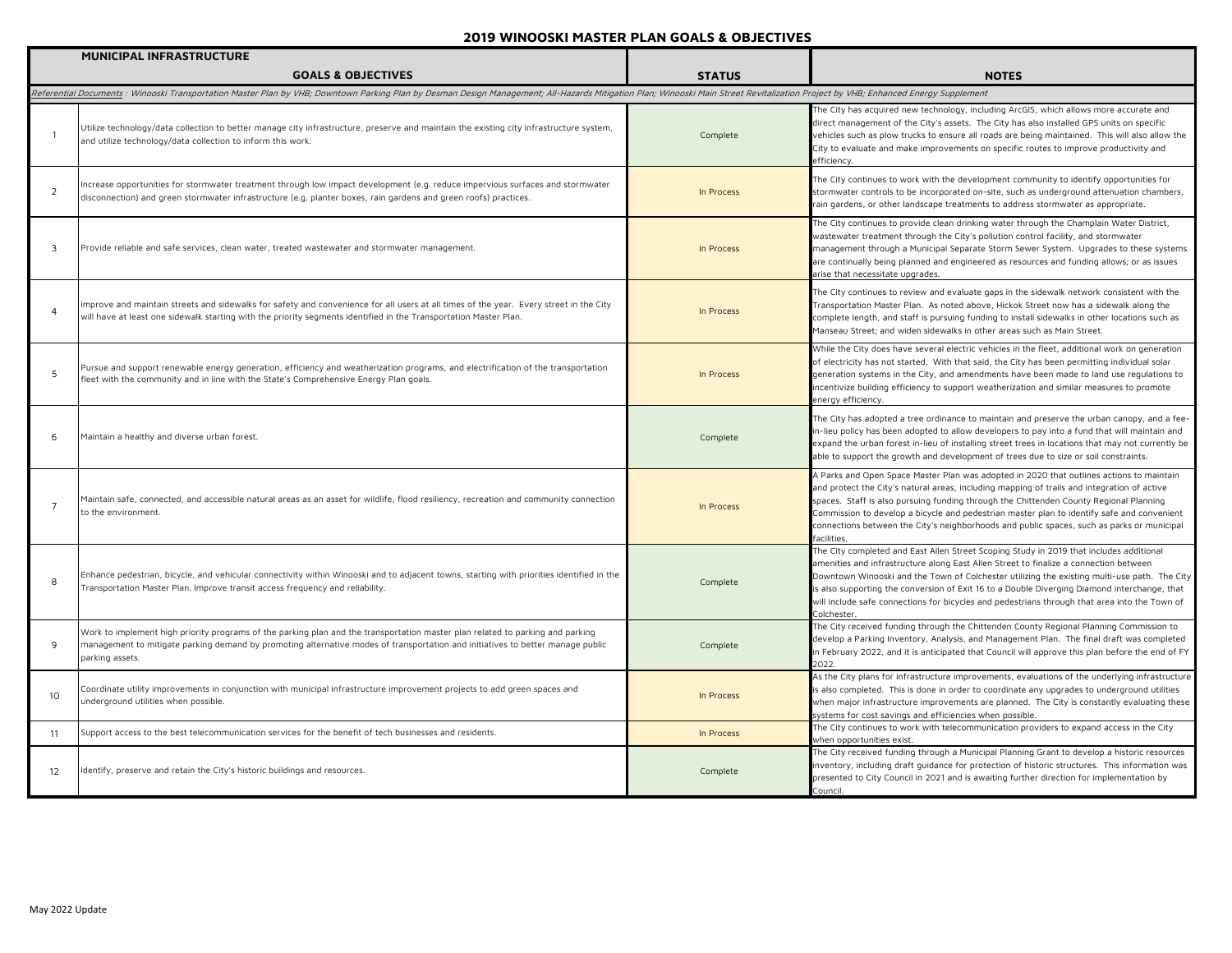|                   | SAFE, HEALTHY, CONNECTED PEOPLE                                                                                                                                                                                                                                                                                                                                                                                                                                                                |               |                                                                                                                                                                                                                                                                                                                                                                                                                                                                           |
|-------------------|------------------------------------------------------------------------------------------------------------------------------------------------------------------------------------------------------------------------------------------------------------------------------------------------------------------------------------------------------------------------------------------------------------------------------------------------------------------------------------------------|---------------|---------------------------------------------------------------------------------------------------------------------------------------------------------------------------------------------------------------------------------------------------------------------------------------------------------------------------------------------------------------------------------------------------------------------------------------------------------------------------|
|                   | <b>GOALS &amp; OBJECTIVES</b>                                                                                                                                                                                                                                                                                                                                                                                                                                                                  | <b>STATUS</b> | <b>NOTES</b>                                                                                                                                                                                                                                                                                                                                                                                                                                                              |
|                   | Referential Documents : Police Department Strategic Plan; Winooski School District Continuous Improvement Plan; Winooski School District & City of Winooski MOU                                                                                                                                                                                                                                                                                                                                |               |                                                                                                                                                                                                                                                                                                                                                                                                                                                                           |
|                   | Maintain and establish safe and inviting walkable connections throughout the City and to neighboring communities with sidewalks,<br>crosswalks, greenways and streetscape amenities (wayfinding, street trees, sitting areas, lighting).                                                                                                                                                                                                                                                       | In Process    | See Municipal Infrastructure Item 8.                                                                                                                                                                                                                                                                                                                                                                                                                                      |
| 2                 | Maintain a vibrant, healthy urban forest in all parts of the City.                                                                                                                                                                                                                                                                                                                                                                                                                             | Complete      | See Municipal Infrastructure Item 6.                                                                                                                                                                                                                                                                                                                                                                                                                                      |
| 3                 | Maintain and improve the City's parks, natural areas and facilities for exercise and recreation opportunities for all ages and to achieve<br>a goal of having all Winooski residents within an easily accessible 10 minute walk of a high quality park or natural area through<br>development of a Parks and Open Space Master Plan of current and future facilities (including wayfinding, locations for dog owners,<br>programs, etc.).                                                      | In Process    | The City continues to seek funding to make improvements in the City's parks. Specifically, FY<br>2023 includes funding to prepare design documents for the West Allen Street Park. Staff has<br>also done data collection for trails at Casavant Natural Area, Gilbrook Natural Area, Memorial<br>Park, and Landry Park.                                                                                                                                                  |
| 4                 | Implement the recommendations from the branding study to improve tourism opportunities in the City.                                                                                                                                                                                                                                                                                                                                                                                            | Complete      | The City has adopted the updated branding and it is being implemented in all aspects of the<br>City. While tourism was not included in this effort, Downtown Winooski is seeking funding<br>through the Vermont Department of Tourism to fund initiatives to support tourism.                                                                                                                                                                                             |
| 5                 | All students will graduate from the Winooski School District (WSD) college and career ready at a cost supported by a majority of the<br>Winooski community. WSD students will lead healthy, productive and successful lives and engage with their local and global<br>community.                                                                                                                                                                                                               | In Process    | To the extent possible, the City continues to support the school district through partnerships,<br>staff resources, and programming.                                                                                                                                                                                                                                                                                                                                      |
| 6                 | Winooski residents will have access to affordable, adequate food resources that allow them to make healthy, culturally-responsive<br>eating choices.                                                                                                                                                                                                                                                                                                                                           | In Process    | The City continues to support the Winooski Food Shelf and ensure residents have access to<br>affordable food choices.                                                                                                                                                                                                                                                                                                                                                     |
| $\overline{7}$    | Winooski will partner with local healthcare providers to support improved access to healthcare services, while also supporting health<br>promotion and education initiatives that promote improved well-being for Winooski residents (i.e. "complete streets", smoke free<br>zones), and support for local health resources.                                                                                                                                                                   | In Process    | The City continues to support the Community Health Centers of Vermont through leased space<br>at the O'Brien Community Center. In addition, the Main Street Revitalization Project will<br>include widened sidewalks, and a protected bicycle lane on the eastern side of the roadway.<br>The City is also actively seeking funding to support development of sidewalks, multi-use<br>paths, and similar infrastructure to expand the transportation options in the City. |
| 8                 | Winooski residents (and their loved ones) who are struggling with mental health issues, substance use or abuse will have access to the<br>comprehensive supports necessary to address their use, and will be able to access those services with dignity. Our community will also<br>focus on substance use prevention efforts.                                                                                                                                                                 | In Process    | The City continues to support organizations such as the Winooski Partnership for Prevention<br>that are working to address substance abuse in the Community.                                                                                                                                                                                                                                                                                                              |
| 9                 | Continue to retain and manage the O'Brien Community Center as a hub for various human and social service resources, while seeking<br>to increase on site programming and make improvements and developments that maximize use of the 32 Malletts Bay Ave property.                                                                                                                                                                                                                             | Complete      | The City continues to maintain the O'Brien Community Center as a hub for programming and<br>resources in the City. In addition, the City partnered with the Champlain Housing Trust to<br>develop 20 affordable residential units on a portion of the property, thereby maximizing the<br>use of the land in front of the OCC.                                                                                                                                            |
| 10 <sup>2</sup>   | Focus on enhancing the Library facility to enable increased programming, public gathering space, expanded circulation materials<br>(including non-literary resources), and opportunities to learn. Improve promotion and way-finding to encourage more Winooski<br>residents and visitors to use the Public Library.                                                                                                                                                                           | In Process    | The Library has been working to increase programming and access, especially during the<br>COVID-19 Pandemic. The library remains a valued community resource that continues to<br>support Winooski residents.                                                                                                                                                                                                                                                             |
| 11                | Conduct routine assessments of the community's programming interests and needs (including public feedback, analysis of changing<br>demographics, and trends in recreation), and use the results to develop a responsive and diverse slate of year-round program<br>offerings including expansion of programs through public and private partnerships, and focus on increased water safety and aquatics<br>programming (through restoration of Myers Pool or partnerships with other agencies). | Complete      | A community survey regarding recreational program was done prior to the completion of the<br>master plan, and a survey was done, including additional outreach, during the Parks and Open<br>Space Master Planning process. In addition, the City regularly reviews program offerings<br>annual to ensure the community's needs and interests are being met, and that duplication of<br>efforts and resources is minimized.                                               |
| $12 \overline{ }$ | Ensure that Winooski residents have access to high-quality, affordable childcare options for infant, toddler, pre-school aged and<br>school-aged children.                                                                                                                                                                                                                                                                                                                                     | In Process    | To the extent possible, the City continues to identify ways to expand childcare options. A<br>recent change to the City's land use regulations provides the ability for childcare to be<br>included in more zoning districts, however the offerings are still limited.                                                                                                                                                                                                    |
| 13                | Winooski Seniors (55+) will have access (including transportation services) to programs, resources, and places to gather that empower<br>them for personal independence, healthy aging, social connection, and life-long learning.                                                                                                                                                                                                                                                             | Complete      | The Winooski Senior Center continues to be a space where seniors can gather and take part in<br>age specific programming and social activities.                                                                                                                                                                                                                                                                                                                           |
| 14                | Improve transportation services for all to enable independence, social connection, and access to necessary services.                                                                                                                                                                                                                                                                                                                                                                           | In Process    | The City continues to support Green Mountain Transit and other transit options that serve the<br>Citv                                                                                                                                                                                                                                                                                                                                                                     |
| 15                | Improve the City's website and continue to grow an on-line presence to tell the story of the City and provide the residents with<br>convenient access to the resources they need.                                                                                                                                                                                                                                                                                                              | Complete      | The City conducted a complete update to the website, including branding to provide more<br>information and access to the community and beyond regarding City programming,<br>equlations, and online bill payment.                                                                                                                                                                                                                                                         |
| 16                | Establish opportunities for City officials (elected, appointed and staff) to spend time developing and cultivating relationships with a<br>diverse set of our community.                                                                                                                                                                                                                                                                                                                       | In Process    | The City has budgeted funds to allow elected officials, appointed officials, and staff to<br>participate in activities and trainings to expand awareness, and increase access to the<br>community. The COVID-19 Pandemic has curtailed some of these efforts as social distancing<br>and in-person meetings have been limited, however it is anticipated that these efforts will<br>begin again when conditions allow.                                                    |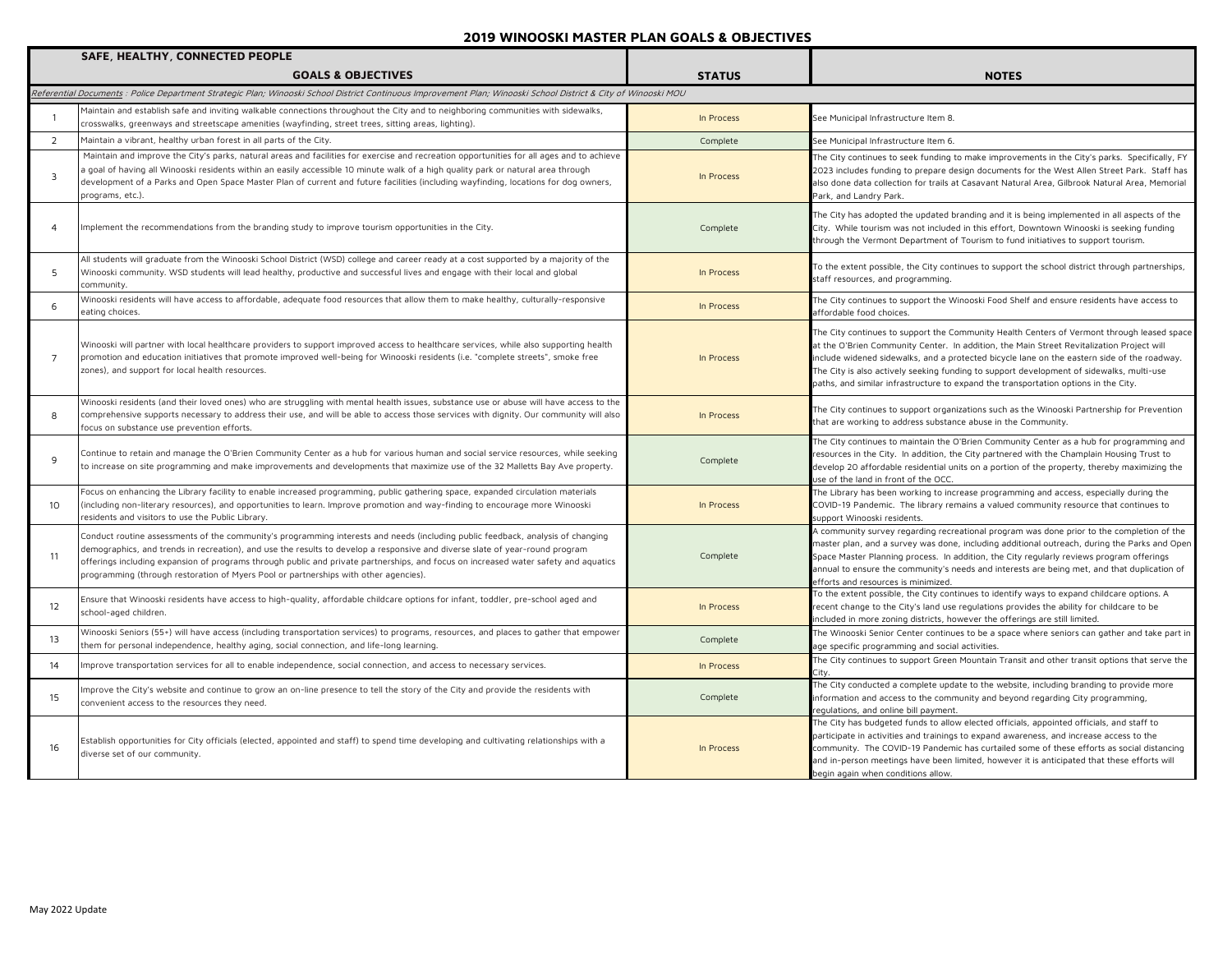|    | SAFE, HEALTHY, CONNECTED PEOPLE                                                                                                                                       |                                |                                                                                                                                                                                                                                                                                                                                                                                                                                                                                                   |
|----|-----------------------------------------------------------------------------------------------------------------------------------------------------------------------|--------------------------------|---------------------------------------------------------------------------------------------------------------------------------------------------------------------------------------------------------------------------------------------------------------------------------------------------------------------------------------------------------------------------------------------------------------------------------------------------------------------------------------------------|
|    | <b>GOALS &amp; OBJECTIVES</b>                                                                                                                                         | <b>STATUS</b>                  | <b>NOTES</b>                                                                                                                                                                                                                                                                                                                                                                                                                                                                                      |
|    | Continue volunteer recruitment and management efforts, with hopes of maximizing the City's strong human capital.                                                      | In Process                     | The City continually seeks support from volunteers to participate in all aspects of City<br>operations and governance.                                                                                                                                                                                                                                                                                                                                                                            |
|    | Continue to find ways to make Winooski's Municipal Government open, accessible, representative, and participatory (such as<br>opportunities to serve on Commissions). | In Process                     | The City continues to explore ways to expand participation on boards and commissions to<br>include a more diverse membership representative of the community. An equity audit is being<br>finalized which should include guidance to increase participation.                                                                                                                                                                                                                                      |
| 19 | Ensure adequate staffing, training and equipment needed for community policing, fire protection and code enforcement to meet the<br>growing needs of the city.        | In Process                     | The City consistently seeks funding, and identifies training opportunities to ensure staff has<br>the most up-to-date tools and methods to ensure the City remains safe. As an example, the<br>voters agreed to allow the City to borrow funds to purchase a new 100 foot ladder truck for<br>the fire department.                                                                                                                                                                                |
| 20 | Continue current mutual aid and partnership agreements for other safety services like rescue; and explore making Winooski Dispatch a<br>regional partner.             | Complete                       | The City maintains its mutual aid agreements and is participating in efforts to finalize regional<br>dispatch.                                                                                                                                                                                                                                                                                                                                                                                    |
| 21 | Foster the development of neighborhood identities.                                                                                                                    | Not Started/No Action Expected | While discussions on neighborhood identities occurred during the development of the master<br>plan, this effort has not moved forward. Given Winooski's small geography, identifying<br>specific neighborhoods has proved challenging since the entire City sometimes functions as<br>one neighborhood. It is not expected that this item will move forward as identification of<br>individual neighborhoods may disenfranchise residents by creating inequitable boundaries in<br>the community. |
| 22 | Increase gender and racial diversity on Staff and Boards to more accurately match the gender and racial make-up of Winooski<br>residents.                             | In process                     | The City has hired a Director of Equity, and is finalizing an Equity Audit for the City. This work<br>will provide the basis for continuing to evaluate and improve processes to ensure the City's<br>staff, boards, and commissions are consistent with the gender and racial diversity of the City's<br>residents.                                                                                                                                                                              |